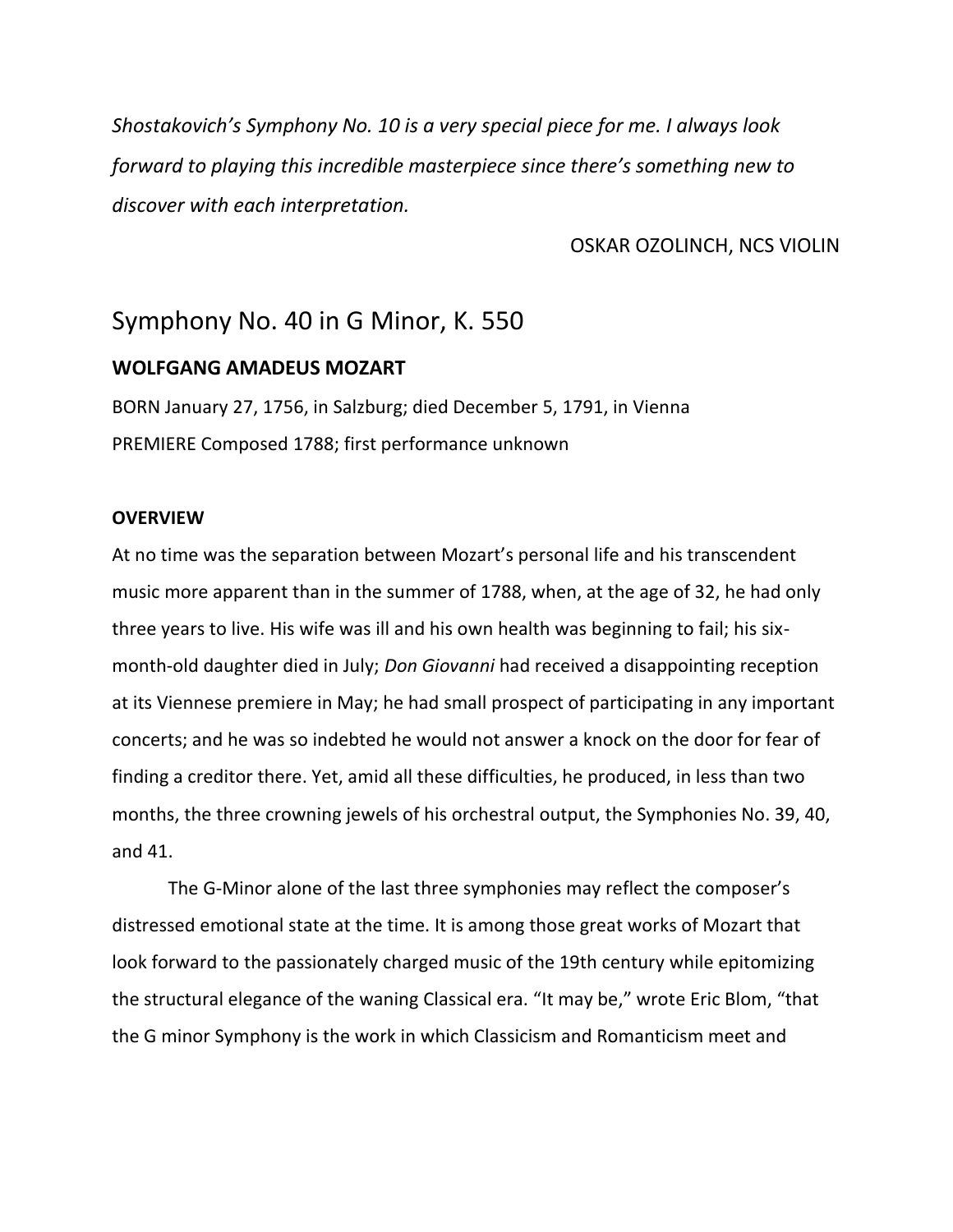where once and for all we see a perfect equilibrium between them, neither outweighing the other by the tiniest fraction. It is in this respect, at least, the perfect musical work."

#### **WHAT TO LISTEN FOR**

The symphony's pervading mood of tragic restlessness is established immediately at the outset by a simple, arpeggiated figure in the violas, above which the violins play the agitated main theme. This melody is repeated with added woodwind chords to lead through a stormy transition to the second theme. After a moment of silence, a contrasting, lyrical melody is shared by strings and winds. The respite from the movement's driving energy provided by the dulcet second theme is brief, however, and tension soon mounts again. The wondrous development section gives prominence to the fragmented main theme. The recapitulation returns the earlier themes in heightened settings.

The *Andante*, in sonata form, uses rich chromatic harmonies and melodic halfsteps to create a mood of brooding intensity and portentous asceticism. Much of the movement, especially the development, makes use of the repeated notes of the opening theme and the quick, fluttering figures of the second subject.

Because of its somber minor-key harmonies, powerful irregular phrasing, and dense texture, the minuet was judged by Arturo Toscanini to be one of the most darkly tragic pieces ever written. The character of the minuet is emphasized by its contrast with the central trio, the only untroubled portion of the entire work. The finale opens with a rocket theme that revives the insistent rhythmic energy of the first movement. The gentler second theme, with a full share of piquant chromatic inflections, slows the hurtling motion only briefly. The development section exhibits a contrapuntal ingenuity that few late-18th-century composers could match in technique and none surpass in musicianship. A short but eloquent silence marks the beginning of the recapitulation, which maintains the symphony's tragic mood to the close.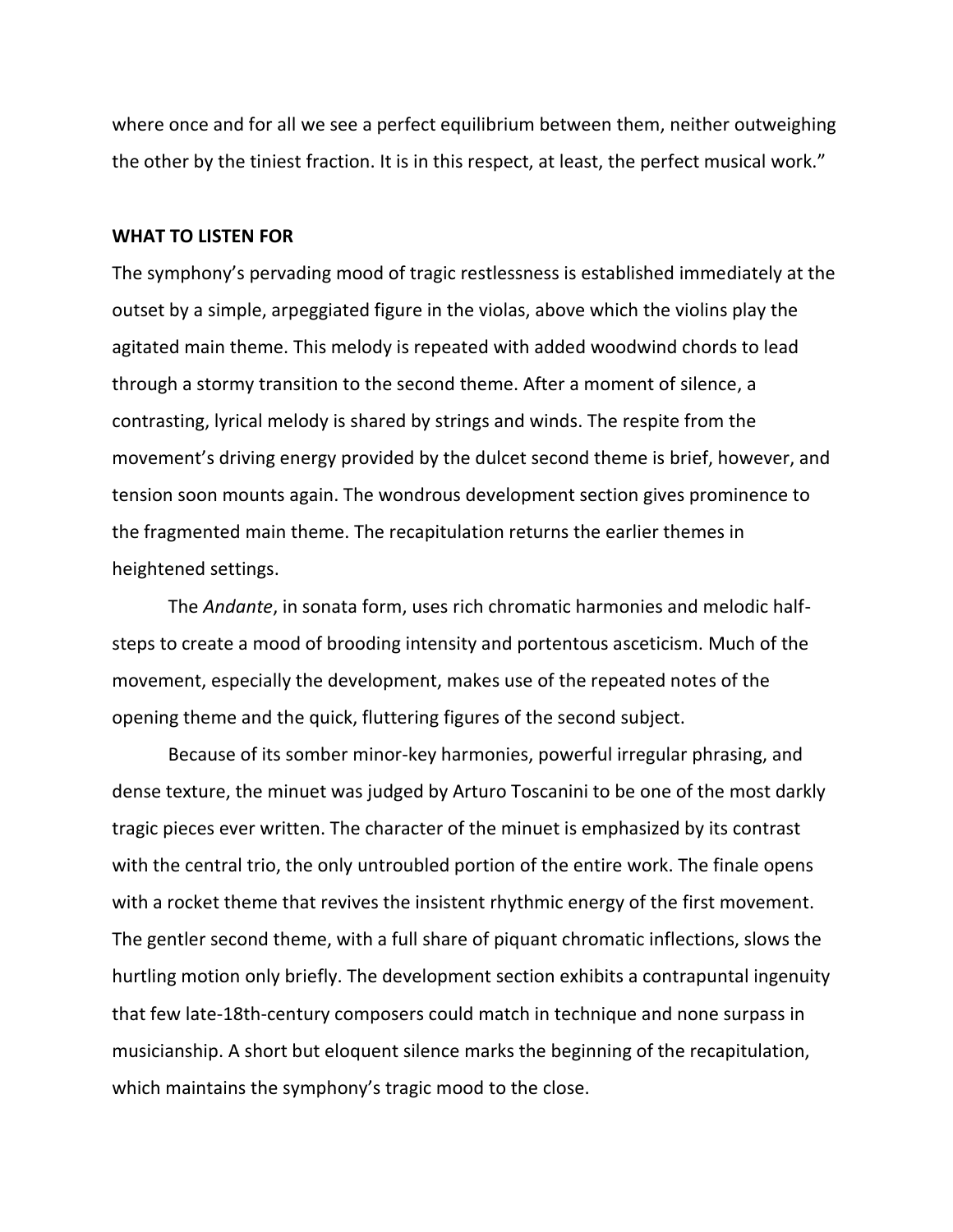The evaluation that the French musicologist F.J. Fétis wrote of Mozart's Symphony No. 40 remains as valid today as when it appeared in 1828: "Although Mozart has not used formidable orchestral forces in his G-minor Symphony, none of the sweeping and massive effects one meets in a symphony of Beethoven, the invention which flames in this work, the accents of passion and energy that pervade and the melancholy color that dominates it result in one of the most beautiful manifestations of the human spirit."

### **INSTRUMENTATION**

*Flute, two oboes, two clarinets, two bassoons, two horns, strings*

# Symphony No. 10 in E Minor, Op. 93

### **DMITRI SHOSTAKOVICH**

BORN September 25, 1906, in St. Petersburg; died August 9, 1975, in Moscow PREMIERE Composition date unclear; first performance December 17, 1953, in Leningrad, Yevgeny Mravinsky conducting

### **OVERVIEW**

The resilience of Dmitri Shostakovich was astounding. Twice during his life he was the subject of the most scathing denunciations Soviet officialdom could muster, and he not only endured both but found in them a spark to renew his creativity. The first attack, in 1936, condemned him for writing "muddle instead of music," and stemmed from his admittedly modernistic opera *Lady Macbeth of Mzensk*. The other censure came after the Second World War, in 1948, and it was part of a general purge of "formalistic" music by Soviet authorities. Through Andrei Zhdanov, head of the Soviet Composers' Union and the official mouthpiece for the government, it was made known that any experimental or modern or abstract or difficult music was no longer acceptable for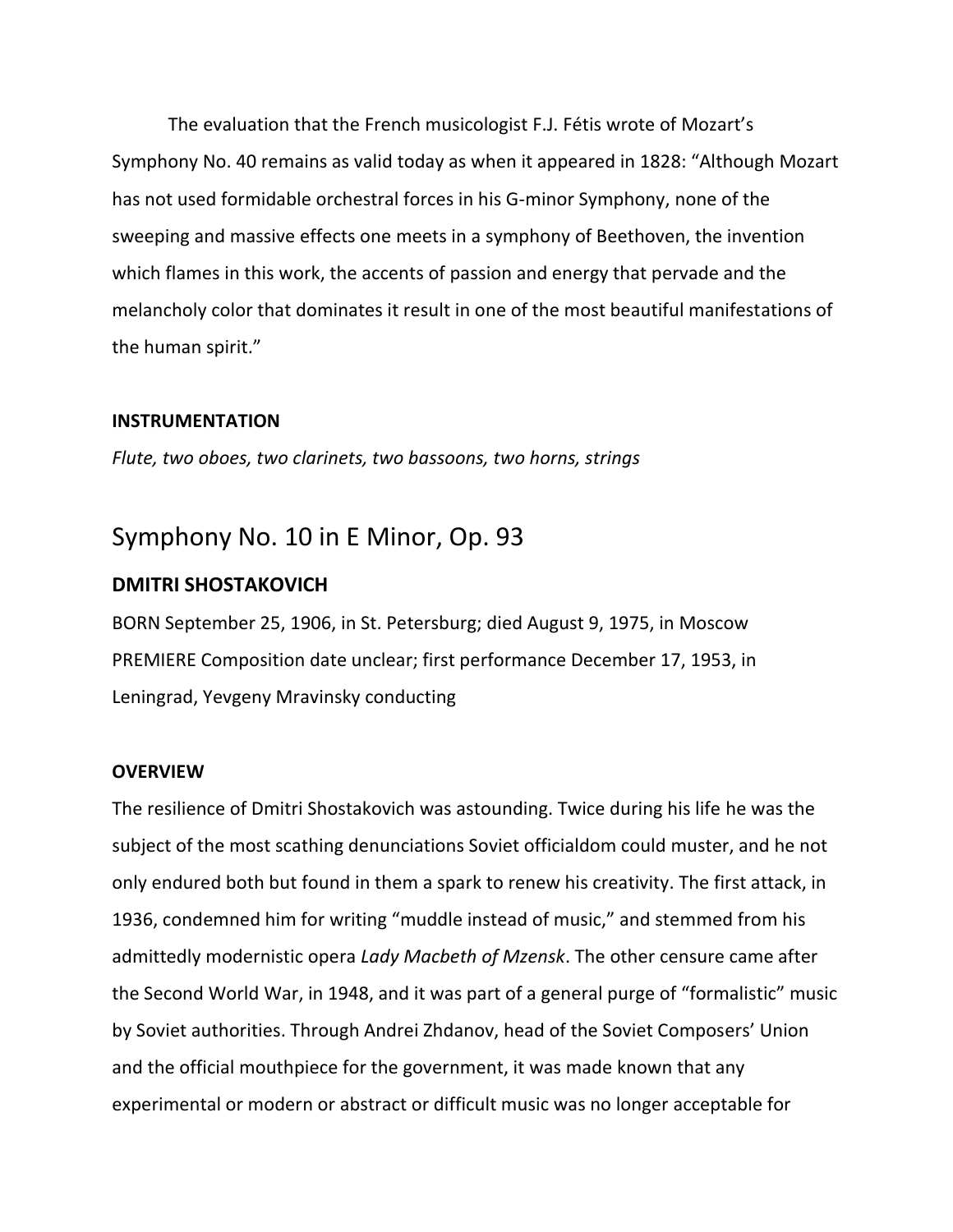consumption by the Russian peoples. Only simplistic music glorifying the state, the land, and the people would be performed. In other words, symphonies, operas, chamber music  $-$  any forms involving too much mental or emotional stimulation  $-$  were out; movie music, folk song settings, and patriotic cantatas were in.

Shostakovich saw the iron figure of Joseph Stalin behind both condemnations. After the 1936 debacle, Shostakovich responded with his Fifth Symphony and kept composing through the war years, even becoming a world figure representing the courage of the Russian people with the lightning success of his Seventh Symphony ("Leningrad") in 1942. The 1948 censure was, however, almost more than Shostakovich could bear. He determined that he would go along with the Party and withhold all of his substantial works until the time when they would be given a fair hearing  $-$  when Stalin was dead. About the only music Shostakovich made public between 1948 and 1953 was that for films, most of which had to do with episodes in Soviet history (*The Fall of Berlin*, *The Memorable Year 1919*), and some jingoistic vocal works (*The Sun Shines Over Our Motherland*).

With the death of Stalin on March 5, 1953 (coincidentally, Prokofiev died on the same day), Shostakovich and all Russia felt an oppressive burden lift. The thaw came gradually, but there did return to Soviet life a more amenable attitude that allowed significant compositions again to be produced and performed. Drawing on some sketches dating back as far as 1946, Shostakovich set to work almost immediately on a large, bold symphony, a composition that was to prove the greatest he had written in the form to that time — the Symphony No. 10.

It is impossible to know how long Shostakovich had been preparing ideas for the 10th Symphony. The actual composition of the score in summer 1953 took very little time. The composer wrote almost constantly from early morning until late in the day, taking only brief breaks for meals. It may well be that Stalin's death allowed the dam to burst that had been holding back the ideas he was storing since his Ninth Symphony appeared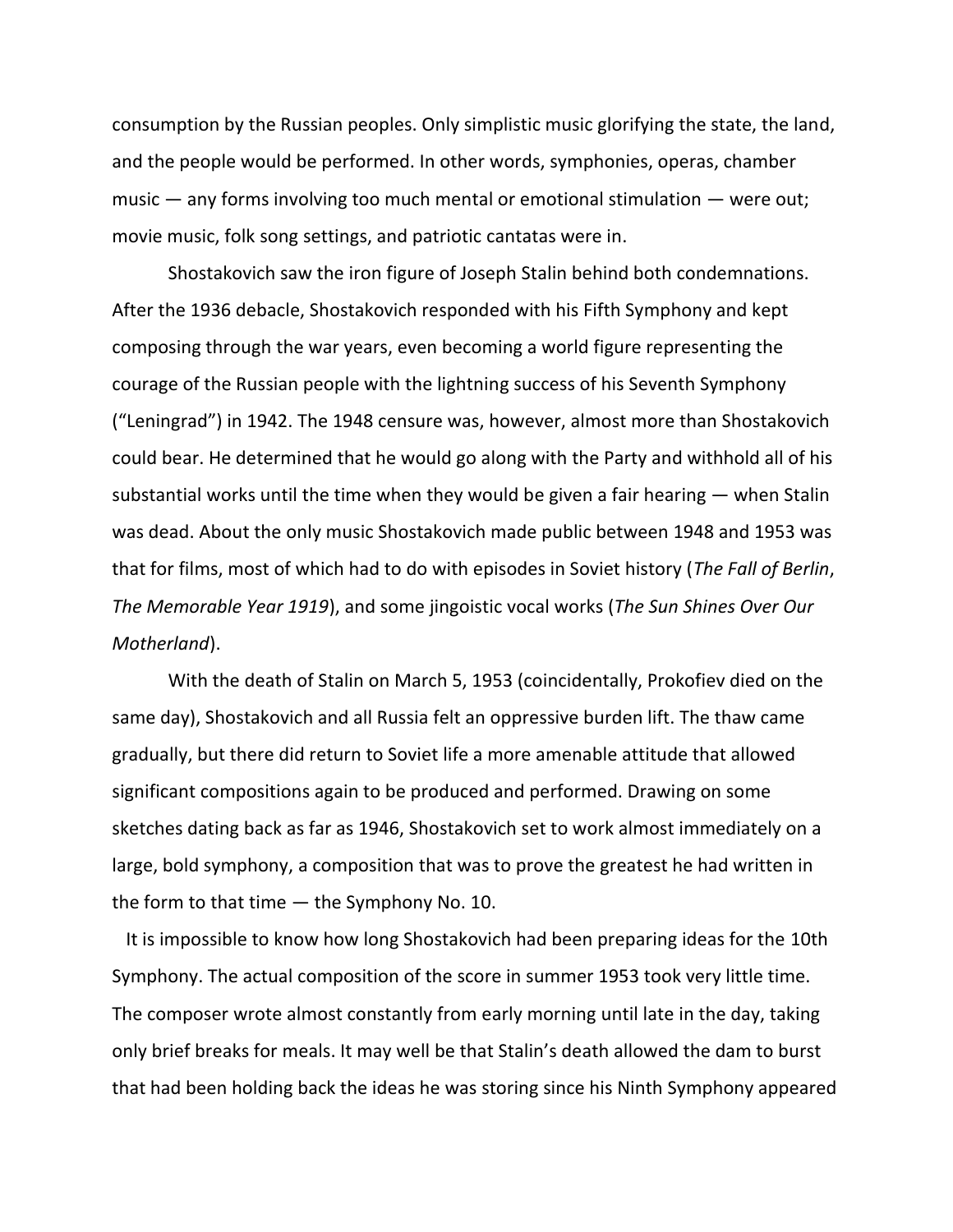eight years earlier — the longest gap between any two of his symphonies. The cohesion and integrity speak for a composition that Shostakovich had formulated carefully in his head before committing to paper, and it seems that the work may well contain musical images that were the result both of the painful years after the 1948 denunciations and the tempered joy at the release from Stalin's ferocious grip. Robert Layton wrote of the important place this symphony holds in Shostakovich's output: "Shostakovich was still in his thirties when he wrote the Ninth Symphony and the view that he had not wholly lived up to the promise of the First Symphony was prevalent.... Certainly, none of his symphonies up to this time is absolutely flawless if judged by the Olympian standards of the great symphonists, though there is no doubt that they offer ample evidence of symphonic genius. The Tenth Symphony changed this."

The 10th Symphony is among the greatest works of its type written during the 20th century. It can be favorably compared not only with the music of Sibelius, Prokofiev, and Vaughan Williams, but also, even more impressively, with that of Brahms and Beethoven. Besides the technical mastery the symphony displays, it, like all of Shostakovich's works in this form, also seems to bear some profound underlying message, some implicit struggle between philosophical forces. When the symphony was new, Shostakovich would give no hint as to the "meaning" of the work. At a conference of Soviet composers in 1954, he stated, "Authors like to say of themselves, 'I tried, I wanted to, etc.' But I think I'll refrain from any such remarks. It would be much more interesting for me to know what the listener thinks and to hear his remarks. One thing I will say: in this composition I wanted to portray human emotions and passions." Asked sometime later if he would provide a written program, he laughed and said, "No. Let them listen and guess for themselves."

In his purported memoirs, *Testimony*, published after his death, Shostakovich was more specific. "I couldn't write an apotheosis to Stalin, I simply couldn't," he admitted. "I knew what I was in for when I wrote the Ninth [i.e., the 1948 denunciation]. But I did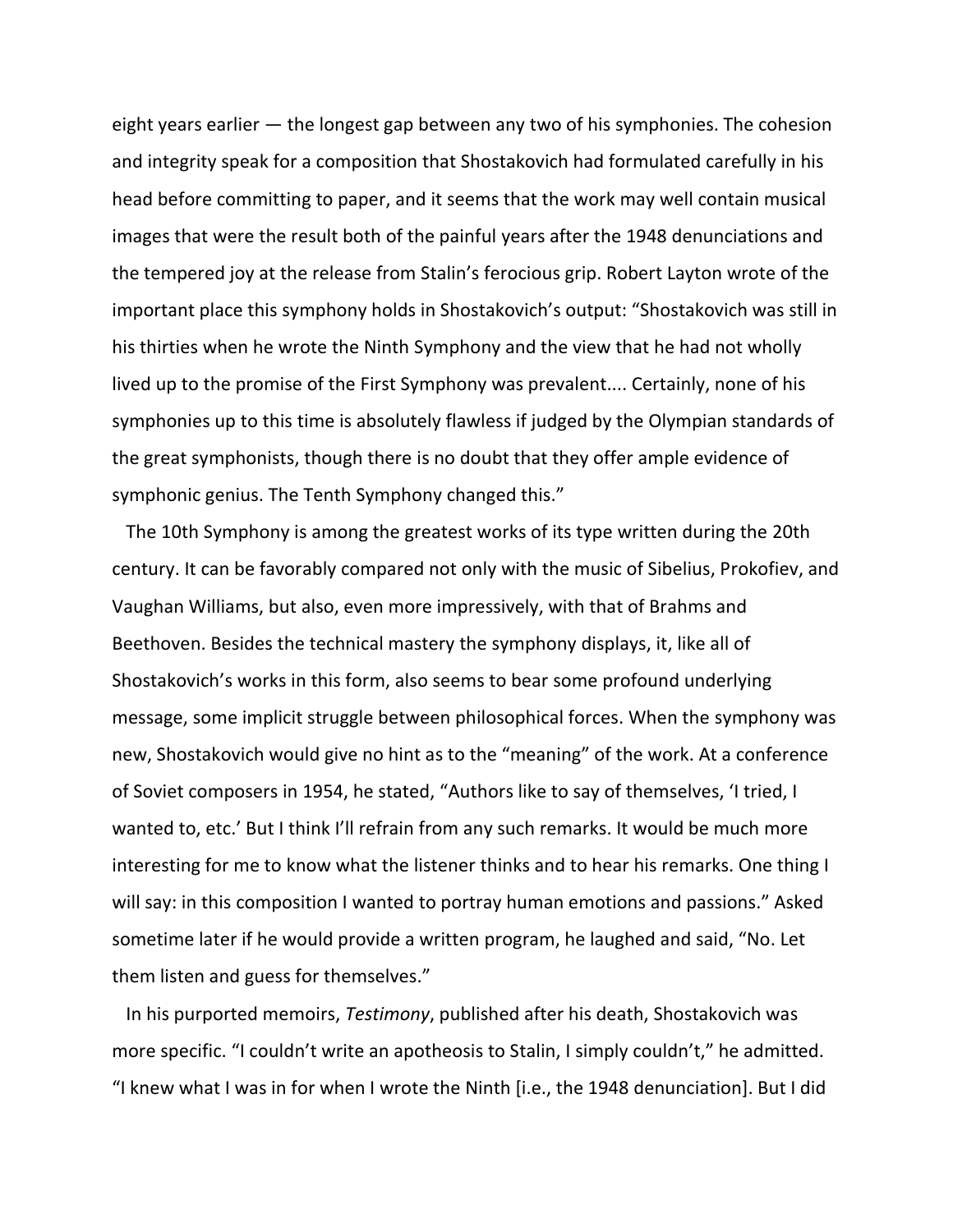depict Stalin in music in my next symphony, the Tenth. I wrote it right after Stalin's death, and no one has yet guessed what the Symphony is about. It's about Stalin and the Stalin years. The second part, the scherzo, is a musical portrait of Stalin, roughly speaking. Of course, there are many things in it, but that is the basis." He vouchsafed no more than that. Knowing what we do about Shostakovich's years of struggle under Stalin and the composer's feeling of release at the dictator's death, it is not hard to fill in what he left unspoken because this Symphony is ample testimony to his philosophy of music as a communicative art: "I find it incredible that an artist should wish to shut himself away from the people.... I always try to make myself as widely understood as possible; and if I don't succeed, I consider it my own fault." The 10th Symphony succeeds magnificently.

### **WHAT TO LISTEN FOR**

The first movement grows through a grand arch form whose central portions carry its greatest emotional intensity. The music is built from three themes, each of which undergoes a certain amount of development upon its initial presentation. The first is a darkly brooding melody that rises from the depths of the low strings immediately at the beginning. As this sinuous theme unwinds in the cellos and basses, the other string instruments enter to provide a surrounding halo of sound. The second theme appears in the clarinet, the first entry by the winds in the movement. (The use of tone colors in this symphony, both to provide the sonorous material of the work and to aurally define its structure, is masterly.) The ensuing treatment of this theme generates the movement's first climax before this section is rounded out by the re-appearance of the solo clarinet. The third theme emerges in the breathy low register of the solo flute as a sort of diabolical waltz. These three elements — low string, clarinet, and flute melodies provide the material for the rest of the movement. Their integration and manipulation give the impression, even on first hearing, of a work of grand sweep and unimpeachable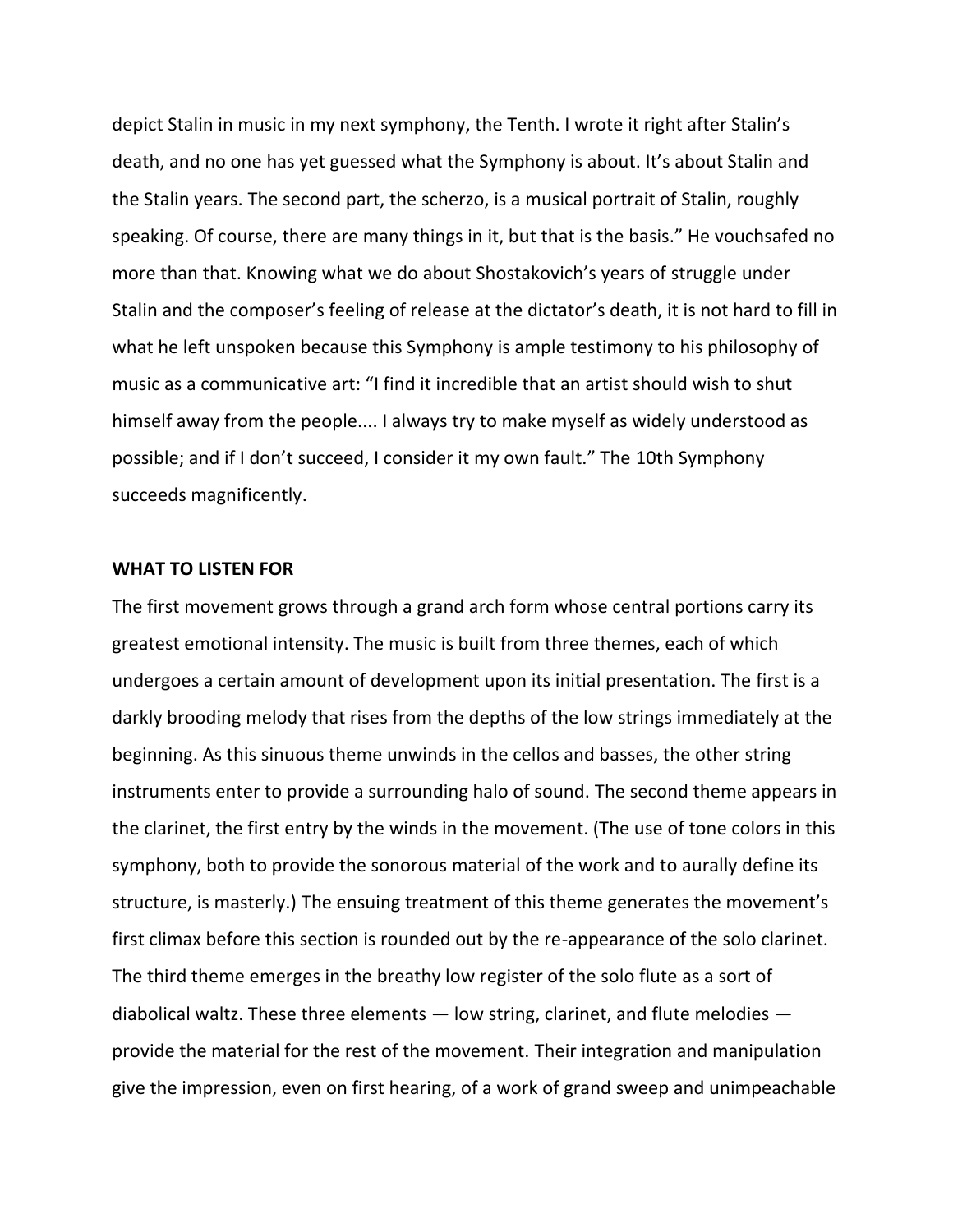integrity, an impression that is deepened with familiarity. It is probably the greatest symphonic movement that Shostakovich ever wrote.

The menacing second movement, purportedly a musical portrait of Stalin, is, in the words of Ray Blokker, "a whirling fireball of a movement, filled with malevolent fury." Its thunderous tread leaves little doubt of Shostakovich's feeling about the murderous Stalin. Formally, it is cast in ternary form (A–B–A), though the propulsive turbulence of the music leaves little room for subtle structural demarcations. The shortest section of the symphony, it is the perfect foil for the deep ruminations of the preceding movement. Indeed, after the quiet close of the first movement, its beginning seems to virtually explode into the listener's consciousness.

The opening gesture of the third movement, three rising notes, is related in shape to the themes of the first two movements and provides a strong link in the overall unity of the 10th Symphony. As a tag to this first theme, Shostakovich included his musical "signature" — DSCH, the notes D–E-flat–C–B. (The note D represents his first initial. In German transliteration, the composer's name begins "Sch": S in German notation equals E-flat, C is C, and H equals B-natural.) The movement's center section is dominated by an unchanging horn call that resembles the awesome riddle of existence posed by the solo trumpet in Ives' *The Unanswered Question*. The opening section returns in a heightened presentation. The movement closes with Shostakovich's musical signature, played haltingly by flute and piccolo, hanging in the air.

The last movement begins with an extended introduction in slow tempo, a perfect psychological buffer between the unsettled nature of the third movement and the exuberance of the finale proper. The finale is both festive and thoughtful while recalling thematic material from earlier movements to serve as a summary of the entire work. Concerning the ending of the symphony, the British writer on music Hugh Ottaway wrote, "The impact is affirmative but provisional: anti-pessimistic rather than optimistic."